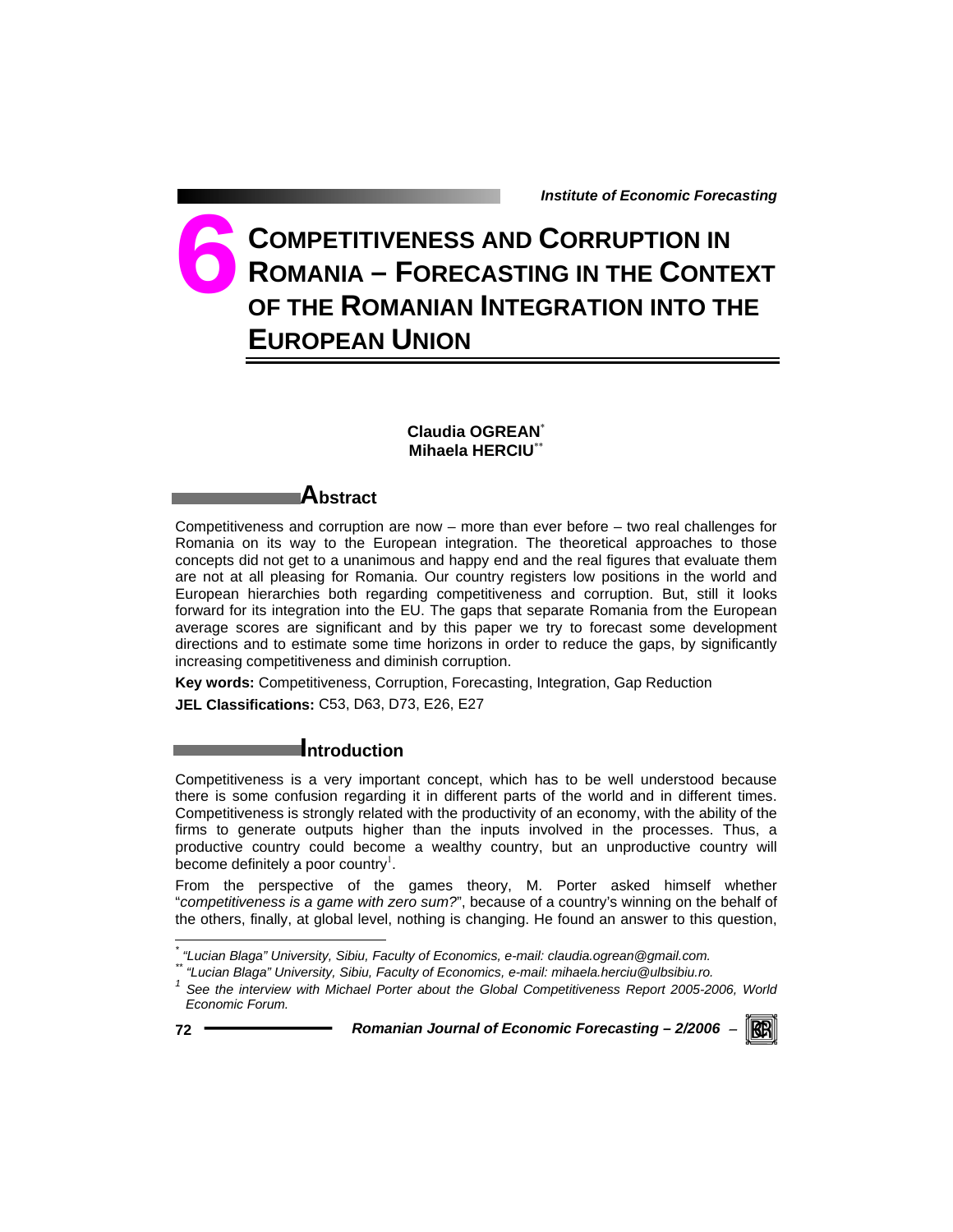an elegant one, by the way, saying that "*all countries could became more competitive because all of them could become more productive and, as much as productive an economy becomes, so much the global economy growths on the behalf of a country's economy*".

Under these circumstances, we can generalize Adam Smith's theory according to which the individual welfare leads to general welfare. More than that, it takes into account the synergic effects that the growths of the national economies will generate on the global economy.

Thus, we can logically ask ourselves: "How to become competitive?" "Which are the factors that influence competitiveness?", and last, but not least, "*Does competitiveness excuses the means?*"

Two German authors, Klaus Werner and Hans Weiss succeeded in their efforts to answer the last question posed here, in their book called *The black book of the big companies*. *The intrigues of the international concerns.* Their answer was "*yes, competitiveness excuses the means*". The authors draw, obviously in black, some portraits of different international companies, emphasizing the accusations they are faced to, from child exploitation (Coca-Cola, Adidas) to war financing (Bayer), or corruption (Siemens, Philip Morris), and so on. The international companies invest enormous amounts of money in order to build the image of their brand. Regarding the work condition, they make cuts/economies. The consequences are horrible work relationships, poverty and human rights breaking; then, the social responsibility is nothing but publicity.

The international companies externalize their services and production/operations. The opinions about the importance of this evolution for the policies and for the domestic and international economy differ a lot. Some of the observers think that, by becoming free from the oppressive limits of the national economies, they really become "global corporations" and represent positive forces for economic growth and for the prosperity of all the nations. Other authors consider that these giant firms, together with the international finances, symbolize the global capitalism in all that it has bad and that the multi-national firms are above any law, exploiting the whole world in order to grow their corporate profit.

No one denies the fact that the foreign direct investments become an essential feature of the global economy and everybody recognizes that the efforts to close this "genie" back into the bottle will be useless (Robert Gilpin, *The world economy in the 21st century. The challenge of the global capitalism*).

Ulrich Beck argued about the new power of the multinational companies that "the pawn – the economy – becomes a knight in the circumstances given by the information and technology mobility and it can attack and declare chess to the king – the state."

However, which are the effects upon the national economies? Could they still be competitive, by themselves, confronted with the waves that create the hurricane of the multinational companies by foreign direct investments? How will the governmental efficiency manifest itself in order to grow the national competitiveness? Will the governments of the host countries let themselves to be corrupted by the great concerns? Maybe they have no opportunity to choose.

For these reasons, the economic literature emphasizes more and more the connection that exists between competitiveness and corruption. Daniel Kaufmann argued that for a country that succeeds to reduce the impact of corruption as an obstacle to the business environment one may estimate an improvement by 20 to 30 places in the global competitiveness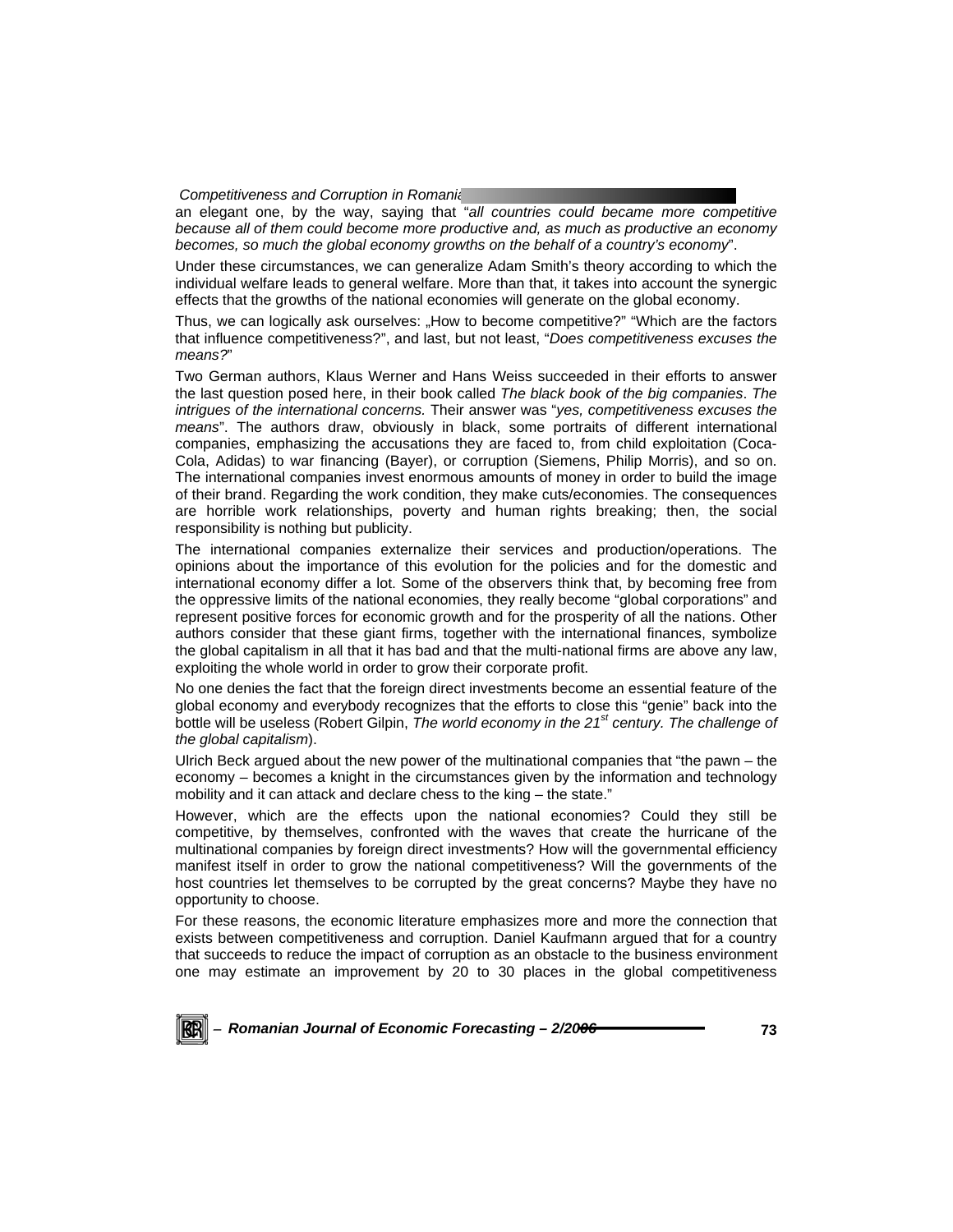hierarchy, by up to 30 places if there is a real growth in the GDP and by 20 if the GDP remains constant.

Starting by this point, we tried to define *marginal competitiveness* to be the raise in the growth competitiveness index obtained by one unit raise in the corruption perception index. Thus,

#### **Marginal competitiveness = ∆ Competitiveness / ∆ Corruption**

where ∆ represents the change that occurred from one period to the other.

The *Growth Competitiveness Index (GCI)* represents a score that each country obtains; it is influenced by the following factors: macroeconomic performance, governmental efficiency, infrastructure and technology, business efficiency. This index has to be as high as possible (the maximum value is 7).

The *Corruption Perception Index (CPI)* reflects the level of corruption as it is perceived by the business people, the analysts of the financial market, and the public institutions. The index varies between 0 (high corruption) and 10 (corruption clean) and it results by aggregating the results of different opinion surveys.

#### **1. Romania and the European Union – With whom do we compare with?**

In order to analyze the relationship between competitiveness and corruption we had in mind three periods of time: years 2003, 2004 and 2005. The study is made for the European Union, but including Romania, Bulgaria and Turkey (Table 1).

#### **Table 1**

|                | Corruption Ferception mues and Growth Competitiveness mues |                  |           |            |      |           |      |  |  |
|----------------|------------------------------------------------------------|------------------|-----------|------------|------|-----------|------|--|--|
| No.            |                                                            |                  | Year 2003 | Year 2004  |      | Year 2005 |      |  |  |
|                | Country                                                    | CPI              | GCI       | <b>CPI</b> | GCI  | CPI       | GCI  |  |  |
| 1              | Romania                                                    | 2.8              | 3.38      | 2.9        | 3.86 | 3.0       | 3.67 |  |  |
| $\overline{2}$ | Turkey                                                     | 3.1              | 3.65      | 3.2        | 3.82 | 3.5       | 3.68 |  |  |
| 3              | Bulgaria                                                   | 3.9              | 3.67      | 4.1        | 3.98 | 4.0       | 3.83 |  |  |
| 1              | Poland                                                     | 3.6              | 4.15      | 3.5        | 3.98 | 3.4       | 4.0  |  |  |
| $\overline{2}$ | Czech Republic                                             | 3.9              | 4.48      | 4.2        | 4.55 | 4.3       | 4.42 |  |  |
| 3              | Slovakia                                                   | 3.7              | 4.23      | 4          | 4.43 | 4.3       | 4.31 |  |  |
| 4              | Lithuania                                                  | 4.7              | 4.39      | 4.6        | 4.57 | 4.8       | 4.30 |  |  |
| 5              | Latvia                                                     | 3.8 <sub>2</sub> | 4.54      | 4          | 4.43 | 4.2       | 4.29 |  |  |
| 6              | Estonia                                                    | 5.5              | 4.96      | 6          | 5.08 | 6         | 4.95 |  |  |
| 7              | Hungary                                                    | 4.8              | 4.61      | 4,8        | 4.56 | 5         | 4.38 |  |  |
| 8              | Slovenia                                                   | 5.9              | 4.7       | 6          | 4.75 | 6.1       | 4.59 |  |  |
| 9              | Malta                                                      |                  | n/a       | 6,8        | 4.79 | 6.6       | 4.54 |  |  |
| 10             | Cyprus                                                     | 6.1              | n/a       | 5.4        | 4.56 | 5.7       | 4.54 |  |  |
|                | 10 new EU members                                          |                  | 4.51      | 4.93       | 4.57 | 5.04      | 4.43 |  |  |
|                | average                                                    |                  |           |            |      |           |      |  |  |
| 11             | France                                                     | 6.9              | 4.91      | 7.1        | 4.92 | 7.5       | 4.78 |  |  |
| 12             | The Netherlands                                            | 8.9              | 5.24      | 8.7        | 5.3  | 8.6       | 5.21 |  |  |
| 13             | Germany                                                    | 7.7              | 5.24      | 8.2        | 5.28 | 8.2       | 5.10 |  |  |

## **Corruption Perception Index and Growth Competitiveness Index**

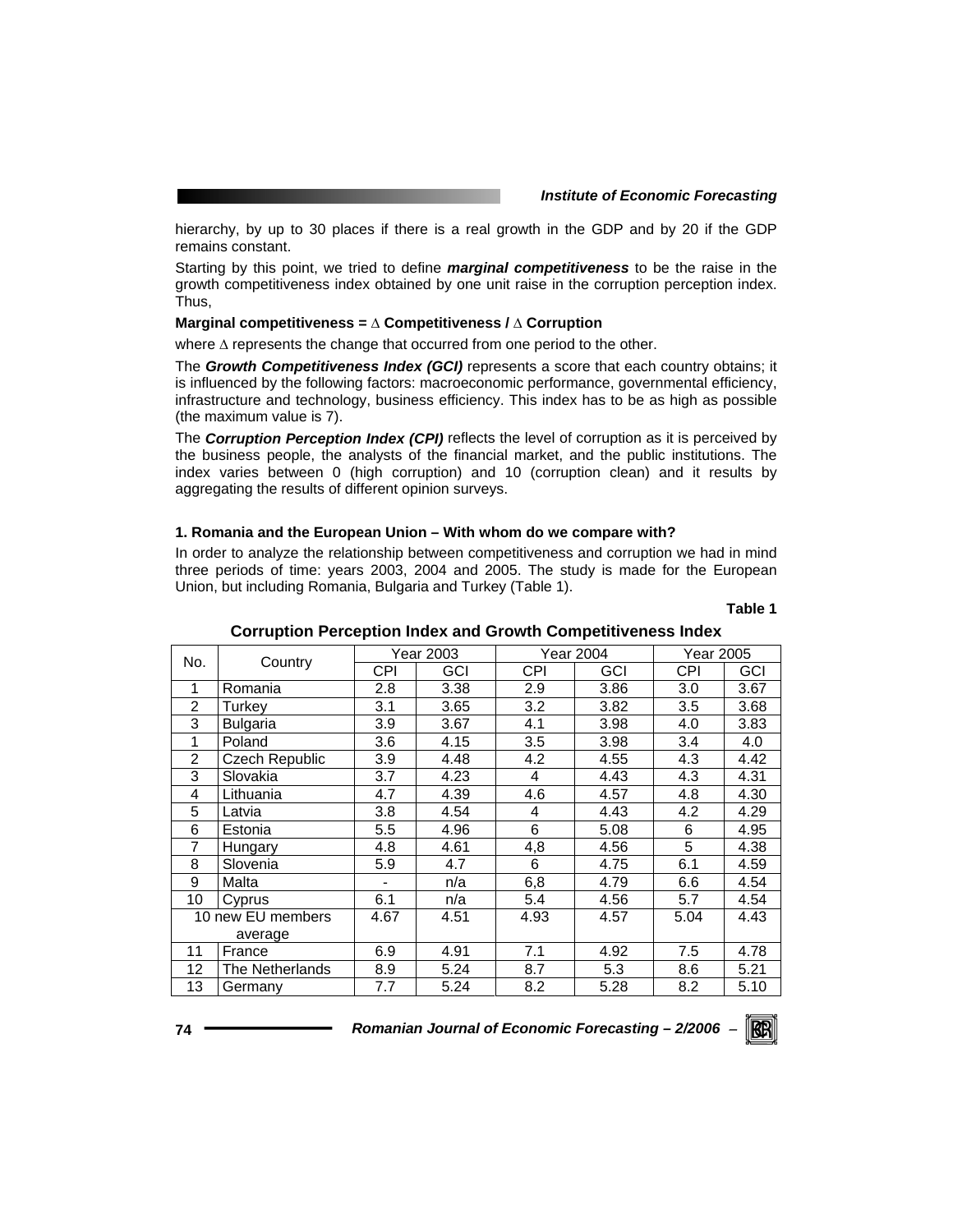| Competitiveness and Corruption in Romania |           |      |                  |           |           |           |  |
|-------------------------------------------|-----------|------|------------------|-----------|-----------|-----------|--|
|                                           | Year 2003 |      | <b>Year 2004</b> |           | Year 2005 |           |  |
|                                           | CPI       | GCI  | <b>CPI</b>       | GCI       | CPI       | GCI       |  |
| United Kingdom                            | 8.7       | 5.23 | 8.6              | 5.3       | 8.6       | 5.11      |  |
| Italy                                     | 5.3       | 4.38 | 4.8              | 4.27      | 5.0       | 4.21      |  |
| Greece                                    | 4.3       | 4.58 | 4.3              | 4.56      | 4.3       | 4.26      |  |
| Sweden                                    | 9.3       | 5.8  | 9.2              | 5.72      | 9.2       | 5.65      |  |
| Finland                                   | 9.7       | 6.01 | 9.7              | 5.95      | 9.6       | 5.94      |  |
| Spain                                     | 6.9       | 4.94 | 7.1              | 5         | 7         | 4.80      |  |
| Portugal                                  | 6.6       | 4.92 | 6.3              | 4.96      | 6.5       | 4.91      |  |
| Austria                                   | 8         | 5.07 | 8.4              | 5.20      | 8.7       | 4.95      |  |
| Belgium                                   | 7.6       | 4.88 | 7.5              | 4.95      | 7.4       | 4.63      |  |
| Luxemburg                                 | 8.7       | 4.99 | 8.4              | 4.95      | 8.5       | 4.90      |  |
| <b>Denmark</b>                            | 9.5       | 5.61 | 9.5              | 5.66      | 9.5       | 5.65      |  |
| Ireland                                   | 7.5       | 4.73 | 7.5              | 4.90      | 7.4       | 4.86      |  |
| UE 15 average                             | 7.81      | 5.10 | 7.78             | 5.13      | 7.73      | 5.0       |  |
| UE 25 average                             | 6.57      | 4.81 | 6.58             | 4.85      | 6.66      | 4.72      |  |
|                                           | Country   |      |                  | 0.0000000 | 0.001000  | 0.0000000 |  |

*Source: The Global Competitiveness Report 2005-2006, 2004-2005, 2003-2004, World Economic Forum, Transparency International.* 

#### **Table 2**

### **Deviations from UE 10, UE 15 and UE 25 average in 2003, 2004, 2005**

|              |            | <b>DEVIATIONS 2004-2003</b> | <b>DEVIATIONS 2005-2004</b> |                 |  |
|--------------|------------|-----------------------------|-----------------------------|-----------------|--|
| Countries    | Corruption | Competitiveness             | Corruption                  | Competitiveness |  |
| <b>UE 10</b> | $+0.0,26$  | $+0.06$                     | $+0.11$                     | $-0.14$         |  |
| average      |            |                             |                             |                 |  |
| <b>UE 15</b> | $-0.03$    | $+0.03$                     | $-0.05$                     | $-0.13$         |  |
| average      |            |                             |                             |                 |  |
| <b>UE 25</b> | $+0.01$    | $+0.04$                     | $+0.08$                     | $-0.13$         |  |
| average      |            |                             |                             |                 |  |

The deviations perceived are not very high, but they raise some problems. If the governments of the 10 new EU members made all the efforts to diminish corruption, meaning to raise the corruption perception index, with results in each year improvement of this index (+0.26 and +0.06), one cannot say the same about the "older" members of the EU, which faced each year unfavorable deviations (-0.03 and -0.05). Still, the EU average registers favorable deviations (+0.01 and +0.08), sustained by the EU 10 average.

But, we have to take into consideration the fact that the average of the corruption perception index for the three years mentioned above was 7.77 for the EU 15 and only 4.88 for the EU 10. It means that the EU 25 is confronted with a corruption perception index less than 6.60. Hypothetically, if we take into account Romania as well, for the mentioned periods the index for EU 26 would decline to 6.45.

Therefore, Romania has to make more efforts in order to understand and diminish corruption because "one of the reasons why governmental corruption has become omnipresent is, first of all, because there were made too many efforts in order to remediate the problem and too little efforts in order to understand it" (Dele Olowu in Curbing Corruption: Toward a Model for

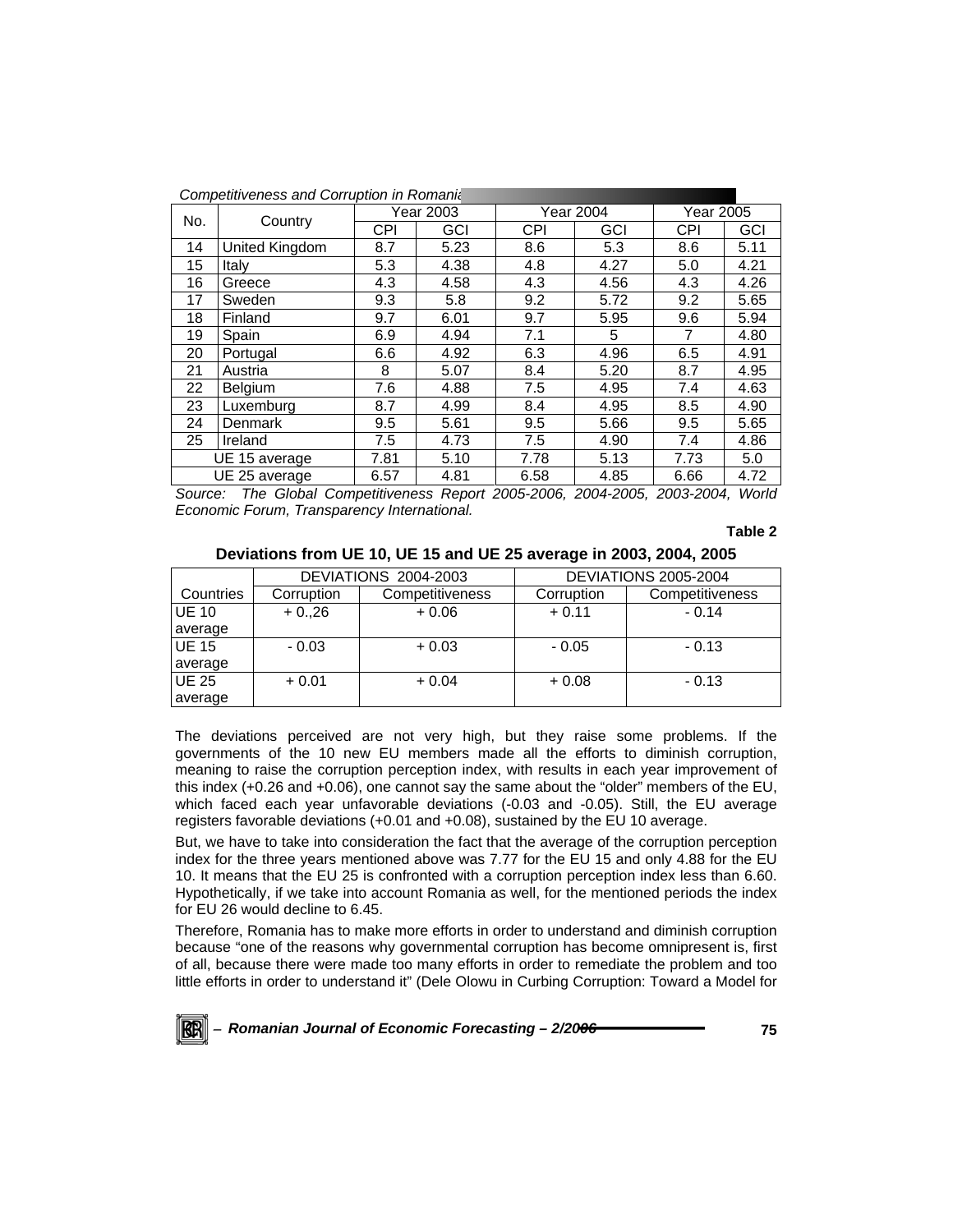Building National Integrity, The International Bank for Reconstruction and Development, The World Bank, 2003, p. 47).

The issue of corruption reached a new phase, when it is necessary to elaborate and to implement anti-corruption strategies capable to generate long term results. It is also extremely necessary to identify the causes that lead to corruption and not only to eliminate its effects. Daniel Kaufmann argued that the poorest countries are the most corrupt, and the richest countries are "clean". This is the reason why anti-corruption strategies differ from one country to another or, more than that, why the countries that achieved a certain level of the corruption perception index, Finland for instance, with a 9.7 score will not be preoccupied with anti-corruption strategies, because it practically does not exist.

If regarding corruption the new EU members were those that registered a breeder trend of the corruption perception index, one cannot say the same about the growth competitive index of the nations. National competitiveness still remains a desideratum for the new EU members. Year 2005 meant a regress in matters of competitiveness for the EU 10 and for the EU 15 as well, and, as a result, for the EU 25.

**Figure 1** 

# **Corruption Perception Index – EU 10 (new members) average, EU 15 average and EU 25 average**



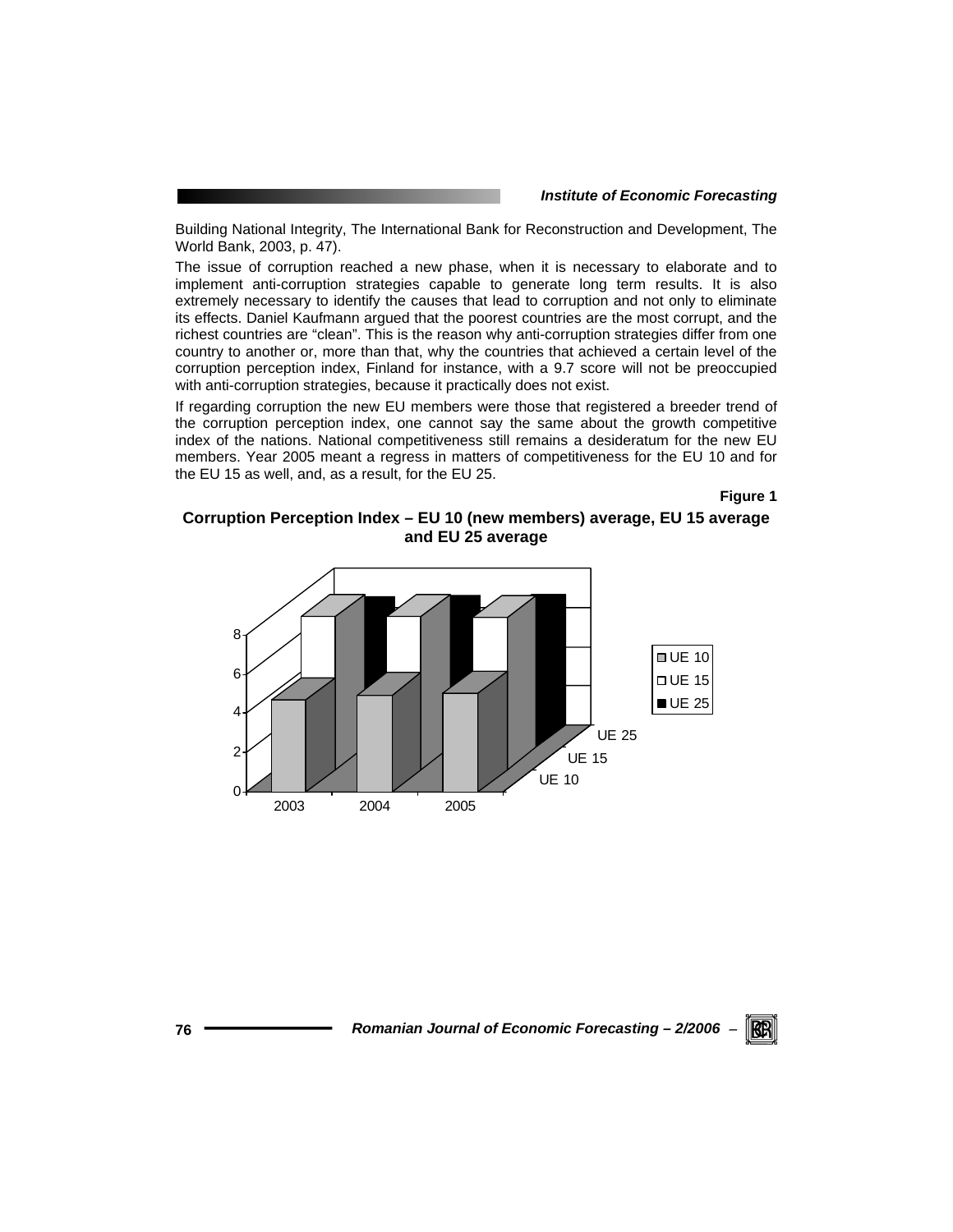

One may easily see that the 10 new members diminish the index that the EU 15 obtained, because the average of the EU 25 was much more lower than the EU 15 average and slightly higher than the EU 10 average.

2003 2004 2005

Under these circumstances, the situation of Romania is not pleasing at all. Unfortunately, according to the Annual Report on Competitiveness 2004 (World Competitiveness Center), in Romania the competitiveness relies on the cheap work force and on the money that the Romanians who work outside of the country send back home. Thus, Romania's place is the  $63<sup>rd</sup>$  of a total of 104 countries and 27<sup>th</sup> of a total of 28 European countries analyzed.

The year 2005 did not mean a growth towards the top, but a decrease by 4 places in the "hierarchy of the truth":  $67<sup>th</sup>$  place of a total of 117 countries, and  $28<sup>th</sup>$  place of 28 countries in Europe.

What is the reason why Romania is scoring so badly as regards competitiveness and corruption as well? It is clear - a high score for corruption, which tends to maximum, means a high score for competitiveness, as well. And vice versa, as long as almost the entire system is corrupt, one cannot talk about competitiveness, maybe only through corruption.

There were just a few countries in the EU where the corruption perception index raised in 2005 as compared to 2004. Thus, we can see a fall by 0.5 in the EU 15 and a rise by 0.8 in the EU 25, due to the rise by 0.11 in the index in the new member states.

If one looks closer to the competitiveness and corruption rankings, one may clearly see the *discrepancy between North and South*. The Nordic countries are on the top positions, and the Southern ones on the lasts positions. It always was a relatively big difference between North and South. Nevertheless, not only the leaders from South are corrupted by the multinational concerns. Also, the democratic regimes do make policies today more in the favor of the large concerns than for those people which elected them. The influences of the



<sup>−</sup> *Romanian Journal of Economic Forecasting – 2/2006* **77**

**Figure 2**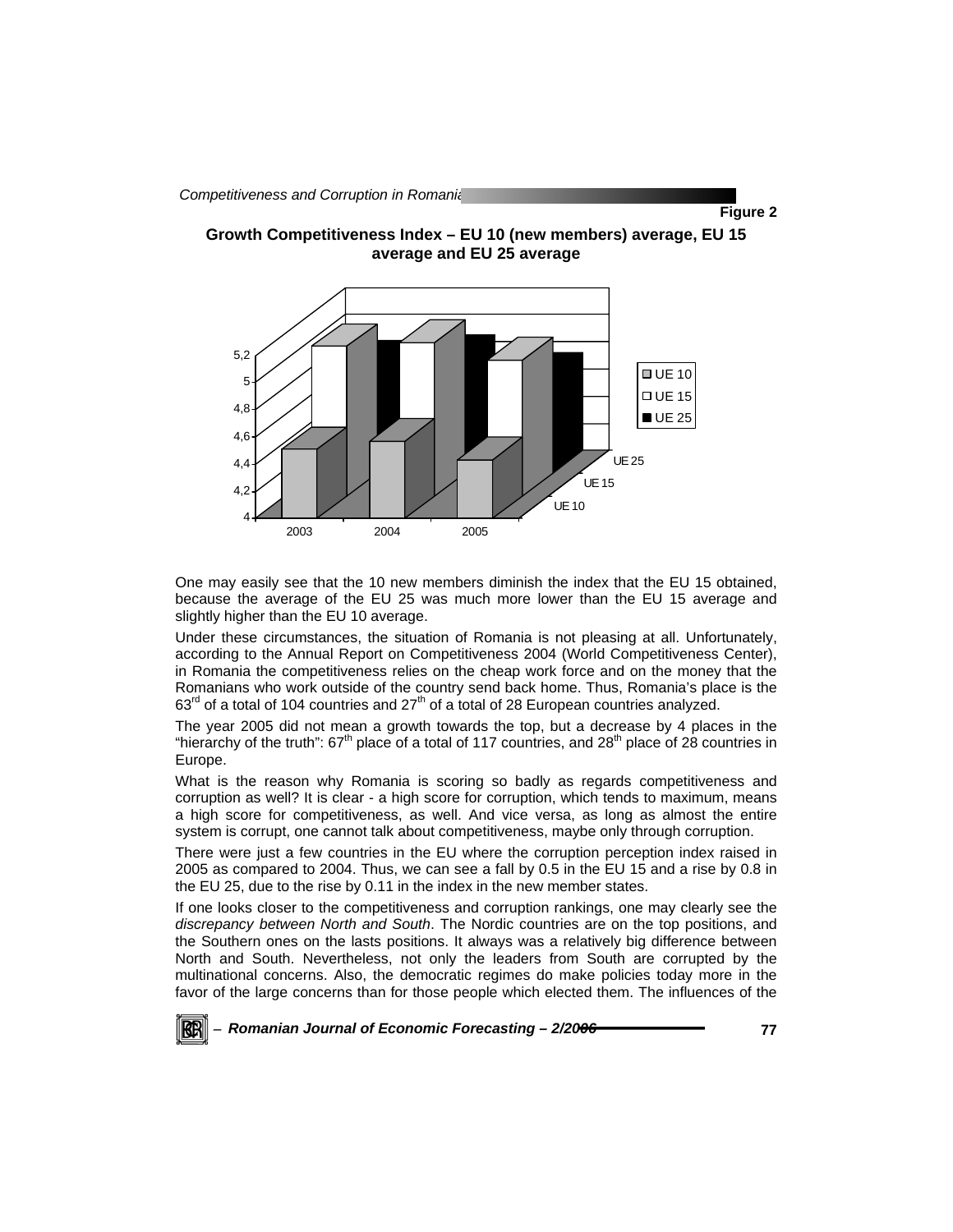industrial lobbies, the free trade treaties and the legal forms of corruption are responsible for this situation – declared Klauss Werner and Hans Weiss, in *The new black book of the big companies. The intrigues of the international concerns*.

Competitiveness does not mean to be rich. It supposes a systemic process of creating wealth. The study of the way that countries are affected by corruption shows the significant effect that it has on the competitiveness as a whole. In this context, the corruption reduces the capacity of a country to create wealth and, as a consequence, undermines its ability to become more competitive (Mark McCord, *Create wealth, create competitiveness*).

We should remember that corruption involves always two actors: *the corrupted and the briber*. If the briber would not exist, the corrupted would not exist either. The anti-corruption policies will have the effects that we expect from them only when the population will stop to be the main briber.

Remarkable are as well the efforts that the new EU members make in order to diminish corruption and, consequently, to raise competitiveness. Estonia – with a corruption perception index of 6.0 – is the most eloquent example. It managed to leave behind some of the EU 15 countries such as Italy, Greece, Spain, Portugal, Belgium and Luxemburg.

If one takes a look at the answers to the question: "Have you or anyone close to you offer bribe of any kind in the last 12 months?", they vary considerably from one country to the other. Thus, in the *11%-30% group* we find Lithuania, **Romania**, the Czech Republic, Greece; in the 5%-10% group we find Bulgaria, Luxemburg, Poland, Turkey; in the group below 5% we find Austria, Denmark, Spain, Finland, France, Germany, Ireland , Holland, Portugal, Great Britain (Source: *Transparency International, Global Barometer on Corruption, 2005*). The question reveals, once again, the importance of the briber for the mechanism of corruption and for the corruption perception index results.

Let us be happy that Romania is not in the "first group of values", with 31%-50% perception of corruption. Unfortunately, the rise by 0.1 of the corruption perception index in 2005 as compared to 2004 does not bring with it a competitiveness plus; on the contrary, a diminution in the score was registered (marginal competitiveness – 34.93). In 2004 as compared to 2003, the direct relationship between the two indices verifies – when the index of corruption perception index rises, the national competitiveness rises: Romania gained 12 positions (marginal competitiveness +4.8). Under these circumstances, the marginal competitiveness was calculated as follows:

Marginal competitiveness  $04/03 = (3.86 - 3.38) / (2.9 - 2.8) = +4.8$ 

Marginal competitiveness  $05/04 = (3.67 - 3.86) / (3.0 - 2.9) = -34.93$ 

**Figure 3 78** *Romanian Journal of Economic Forecasting – 2/2006* <sup>−</sup> KR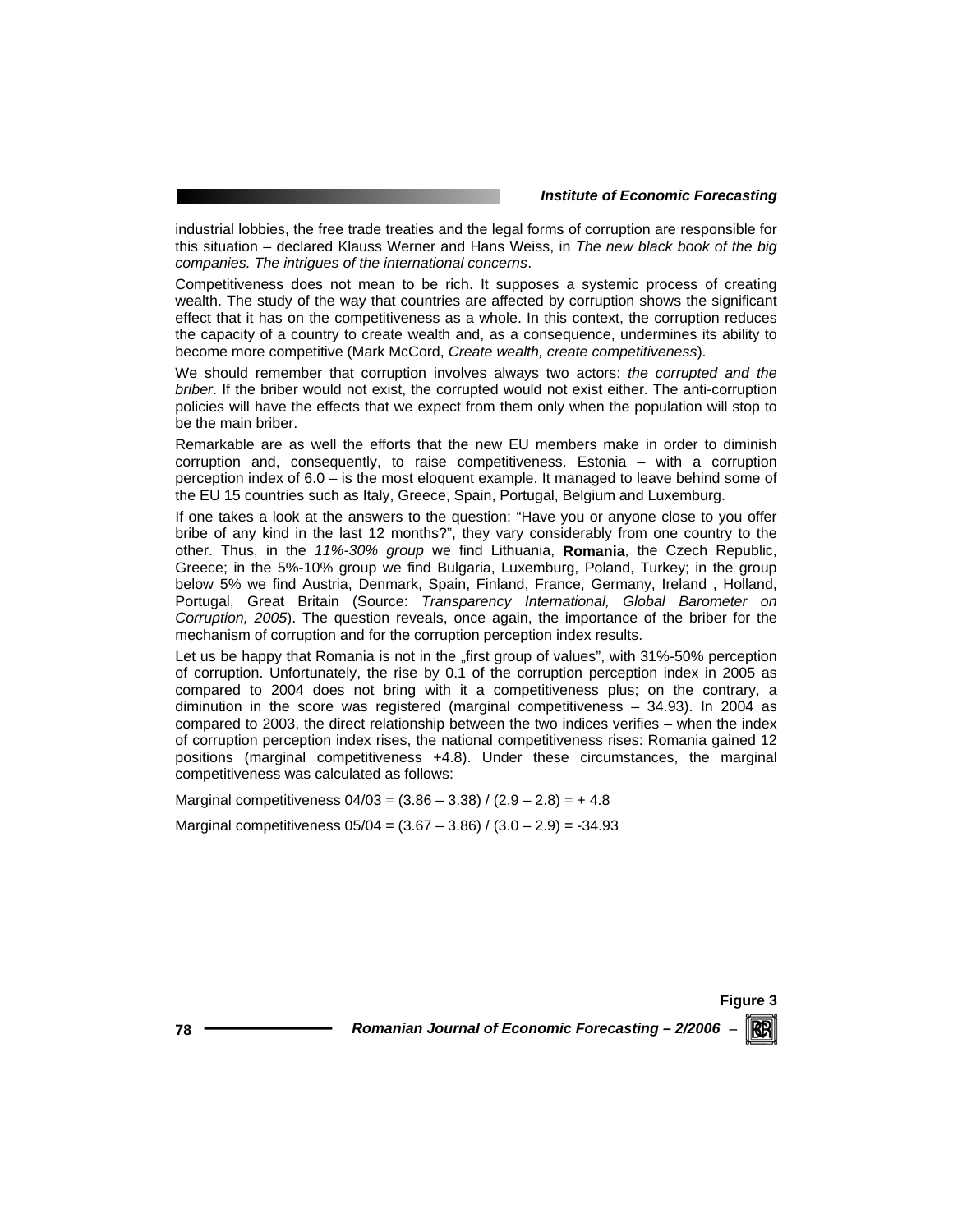

Of course, a plus of 0.1 in the corruption perception index does not mean a lot when the three indexes that compose the GCI registered, globally, a 0.5 diminution, reflected in the fall down of the competitiveness score by 0.19.

Do not forget that the growth competitiveness index is obtained as sum of 1/3 Public Institutions Index, 1/3 Technology Index and 1/3 Macroeconomic Environment. The Business Competitiveness Index is also a factor that influences competitiveness, but it is not a constituent of the growth competitiveness index. If the growth competitiveness index places itself between 0 and 3, then the national competitiveness is very low; if it ranges between 3.01 and 3.5 the competitiveness is low; an index between 3.51 and 4.5 reveals a medium competitiveness, while an index between 4.51 and 5.50 ensures a high national competitiveness; the zone between 5.51 and 7.0 is destined to the winners – the countries with the highest competitiveness. By the competitiveness point of view, Romania is placed within the medium group countries according to the index it obtained in 2003, 2004 and 2005.

#### **Table 3**

# **The composite indexes of competitiveness for Romania and its position in the world classifications**

| Indicators                       | Year 2003 |       | **<br>Year 2004 |       | Year 2005*** |       | Maximum<br>values | Minimum<br>values |
|----------------------------------|-----------|-------|-----------------|-------|--------------|-------|-------------------|-------------------|
|                                  | Score     | Place | Score           | Place | Score        | Place | 2005              | 2005              |
| Government<br>efficiency         | 3.27      | 86    | 3.94            | 74    | 3.84         | 78    | 6.35              | 2.55              |
| Infrastructure and<br>technology | 3.93      | 55    | 4.13            | 47    | 3.53         | 49    | 6.19              | 1.80              |
| Macroeconomic<br>performance     | 2.93      | 81    | 3.5             | 71    | 3.65         | 73    | 5.82              | 2.25              |
| GCI                              | 3.38      | 75    | 3.86            | 63    | 3.67         | 67    |                   |                   |

*Source: The Global Competitiveness Report, World Economic Forum.* 

*\* 102 countries analyzed; \*\* 104 countries analyzed; \*\*\* 117 country analyzed.* 

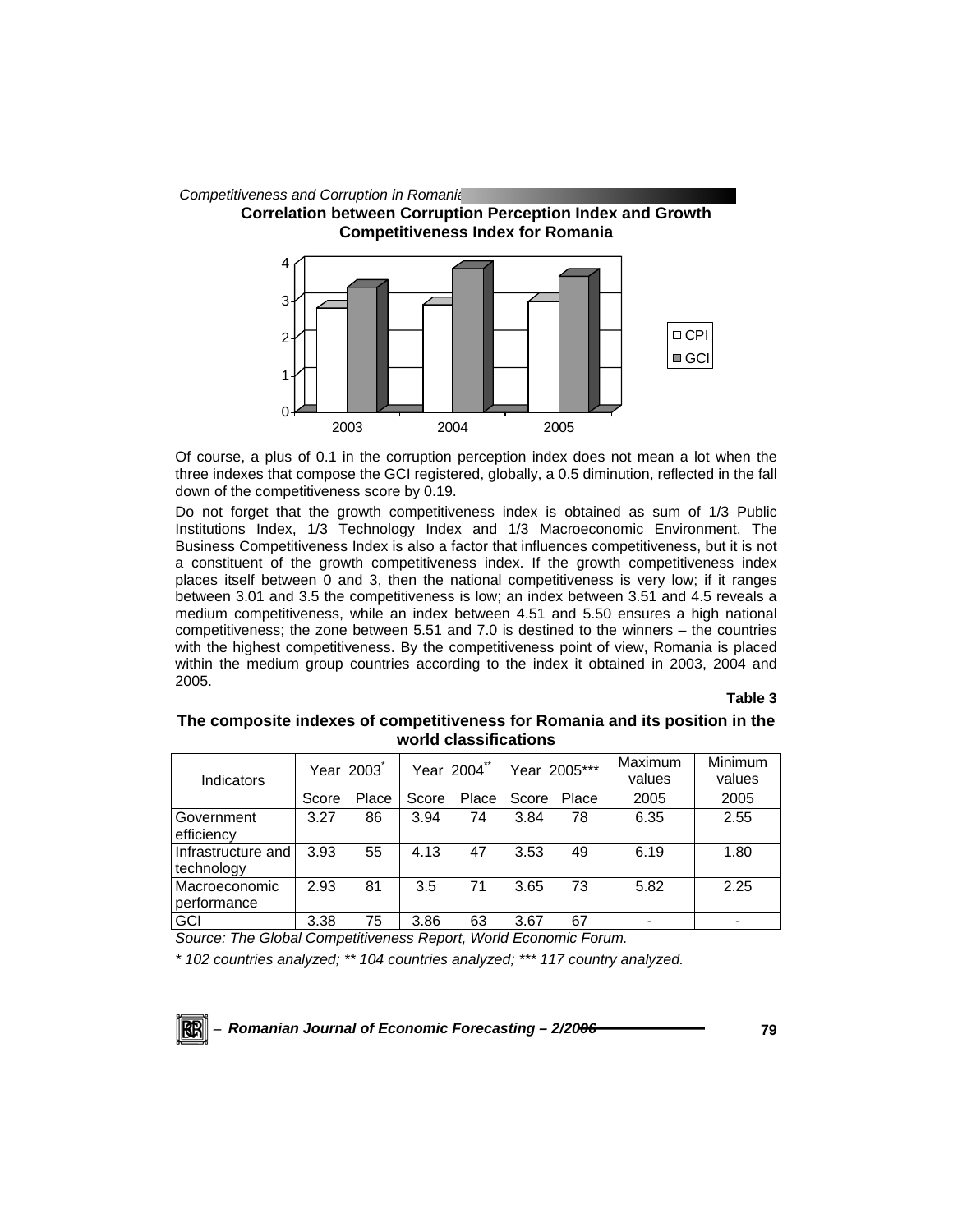Under these circumstances, we have to make a factorial analysis in order to identify the factors that had favorable and unfavorable influences. We propose the following general model of analysis:

*GCI = 1/3 PII + 1/3 MEI + 1/3 TI* 

PII – Public Institutions Index

MEI – Macroeconomic Environment Index

TI – Technology Index

Analyzing the data, one may reveal the following influences:



Paradoxically, the Public Institution Index had the most important favorable influence on the rise of the competitiveness index  $-$  by  $+0.22$  points; it was followed by the Macroeconomic Environment Index – by  $+0.19$  points and, finally, the Technology Index – by only  $+0.07$ points. We have to say that in 2004 as compared to 2003 all the composite indexes had favorable influences, which raised Romania into the competitiveness classification to the 63<sup>rd</sup> position.



The year 2005 meant a diminution in the Growth Competitiveness Index – due to the Technology Index that had an unfavorable influence of 0.2 points, increased by the Public Institutions Index with a diminution by 0.04 points. Only the Macroeconomic Environment Index has a favorable influence of 0.05 points, but it was not enough to offset the other deviations. As a result, Romania lost 4 positions and placed itself on the  $67<sup>th</sup>$  position, with a score of 3.67.

If, regarding competitiveness, we managed to ascend from the  $75<sup>th</sup>$  position in 2003 to the 63<sup>rd</sup> position in 2004, and to lose less positions in 2005 than we won in 2004, we could say that regarding corruption the positions  $85<sup>th</sup>$  from 159 (2005),  $87<sup>th</sup>$  from 146 (2004),  $83<sup>rd</sup>$  from 133 (2003) were ours. Anyway, the score rises each year by 0.1 points, namely from 2.8 in 2003 to 2.9 in 2004 and to 3.0 in 2005.

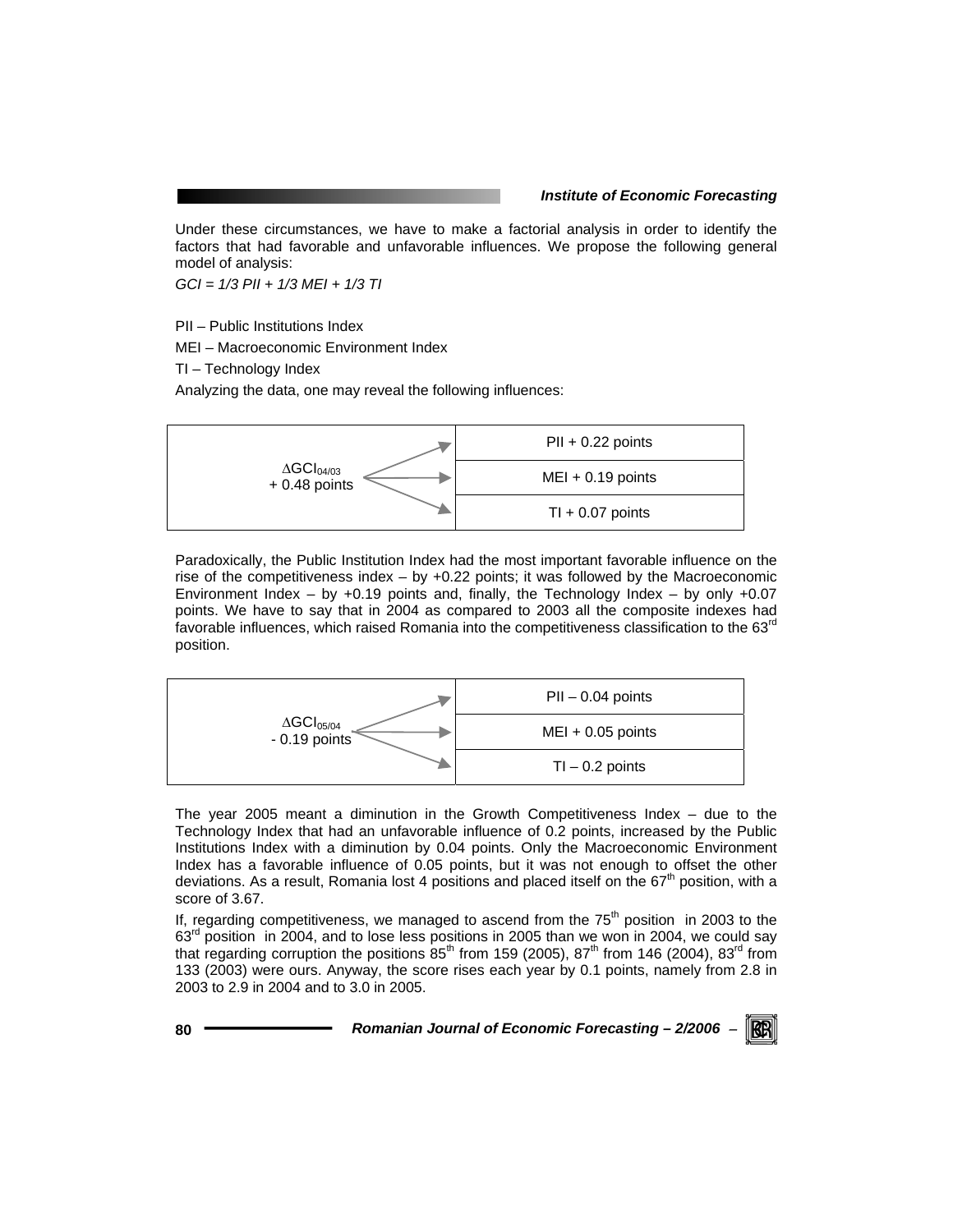**Figure 4** 





These low scores clearly reflect themselves into the growth competitiveness index in general, and into the government efficiency index, in particular. Regarding this index, we are placed at the bottom of the competitiveness classification (86<sup>th</sup> in 2003, 74<sup>th</sup> in 2004 and 78<sup>th</sup> in 2005).

If one analyzes the national strategy for 2005-2008, one may see that the rise in the competitiveness will be obtained through the stimulation of the business environment and through anti-corruption measures. Also, the Strategy of the National Development Plan 2007-2013 anticipates the rise in the economic competitiveness and the development of the knowledge-based economy.

Thus, it is necessary to correlate the growth competitiveness index with the corruption perception index, correlation that is illustrated above by the marginal competitiveness reported to corruption. If the corruption perception index would rise in 2006 to 4.0, the optimistic variant, it could mean for Romania a higher rise in competitiveness if the GDP rises in real terms.

In order to achieve an index of 4.0 it is necessary to identify the sectors and the institutions which are most affected by corruption. At the global level,  $\frac{3}{4}$  of the answers pointed to the political parties to be the most affected by corruption domain in each country. In Romania, the most corrupted are seen to be the political parties and the custom-house system, on the same place; they are followed by justice, police, the medical system and the business environment.

The foresights are optimistic: 36% of the population does not think that the level of corruption will change in the following three years. Should we be glad if we manage to keep those 3.0 points of the corruption perception index registered in 2005, or we should try to improve this limit?

#### **1. Romania from present to the future**

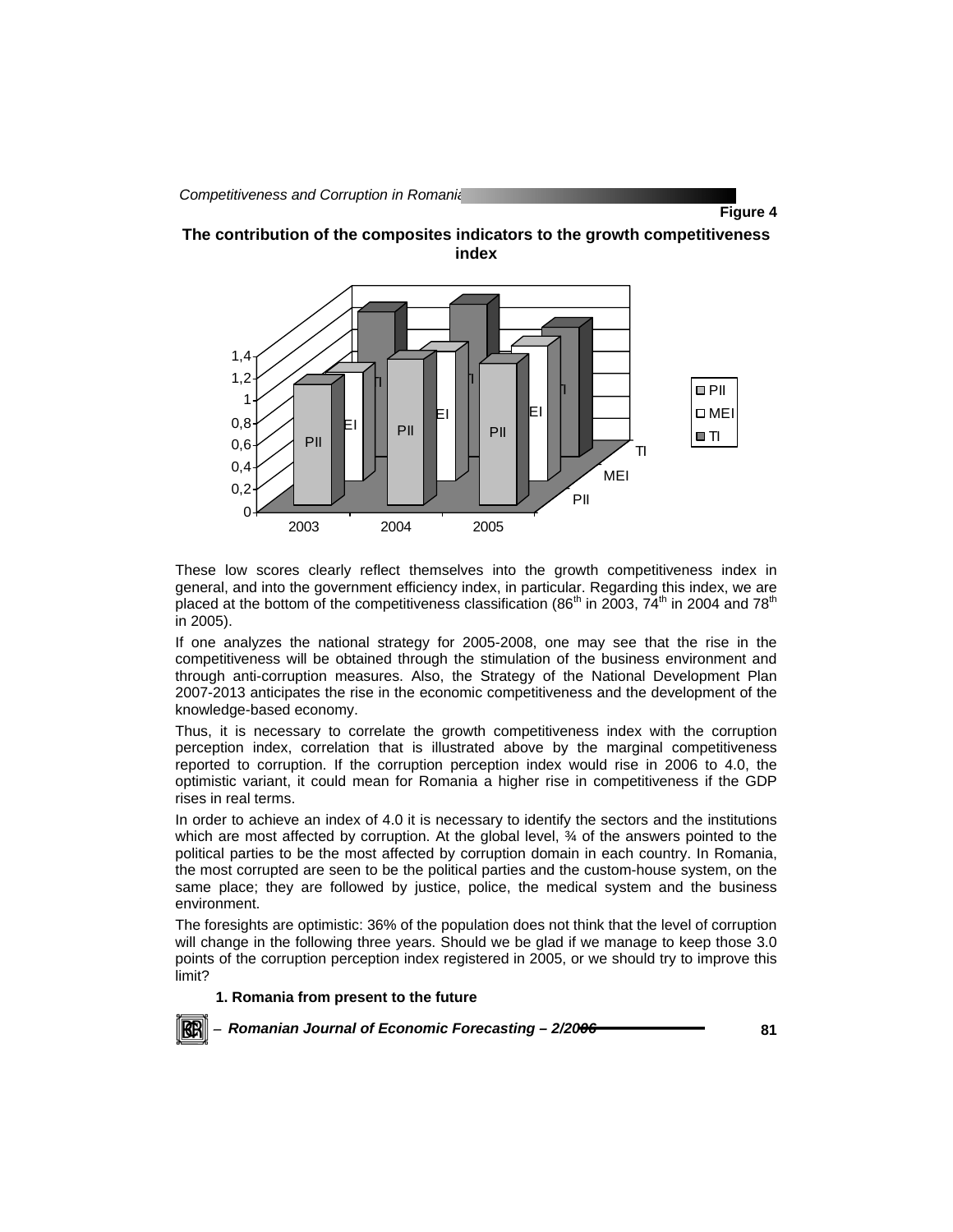We will try now to make some forecasts in order to identify the time horizon when Romania will be able to exceed the 4.5 points limit that places itself in the category of *high competitiveness countries*.

Thus, for the forecasting we will use the technique of the least squares beginning with the linear equation.

$$
Y = a + b X
$$

In order to define the parameters **a** and **b** from the linear equation, we will use the following system:

$$
\begin{cases} \n\mathsf{na} + \mathsf{b} \sum \mathsf{x} = \sum \mathsf{y} \\ \n\mathsf{a} \sum \mathsf{x} + \mathsf{b} \sum \mathsf{x}^2 = \sum \mathsf{x} \mathsf{y} \n\end{cases}
$$

where:  $n$  – number of years (the three years);

- **x** time argument, the succession of the years;
- **y**  profit dimension (Pr).

This means, after calculus:

n = 3, 
$$
\Sigma x = 6
$$
,  $\Sigma x^2 = 14$ ,  $\Sigma y = 10,91$ ,  $\Sigma xy = 22.11$   
\n
$$
\begin{cases}\n3a + 6b = 10.91 \\
6a + 14b = 22.11\n\end{cases}
$$

After we solve the system, the values of the parameters are:  $a = 3.347$  and  $b = 0.145$ . Then, the linear equation becomes: **Y = 3,347 + 0,145 X** 

**Table 4** 

RGRI

## **Recalculating the Growth Competitiveness Index using the linear equation**

| Year | The linear equation       | GCI   |
|------|---------------------------|-------|
| 2003 | $Y = 3.347 + 0.145x 1 =$  | 3.492 |
| 2004 | $Y = 3.347 + 0.145x$ 2 =  | 3.637 |
| 2005 | $Y = 3.347 + 0.145x 3 =$  | 3.782 |
| 2006 | $Y = 3.347 + 0.145x 4 =$  | 3.927 |
| 2007 | $Y = 3.347 + 0.145x 5 =$  | 4.072 |
| 2008 | $Y = 3.347 + 0.145x 6 =$  | 4.217 |
| 2009 | $Y = 3.347 + 0.145x$ 7 =  | 4.362 |
| 2010 | $Y = 3.347 + 0.145x 8 =$  | 4.507 |
| 2011 | $Y = 3.347 + 0.145x 9 =$  | 4.652 |
| 2012 | $Y = 3.347 + 0.145x 10 =$ | 4.797 |
| 2013 | $Y = 3.347 + 0.145x 11 =$ | 4.942 |
|      |                           |       |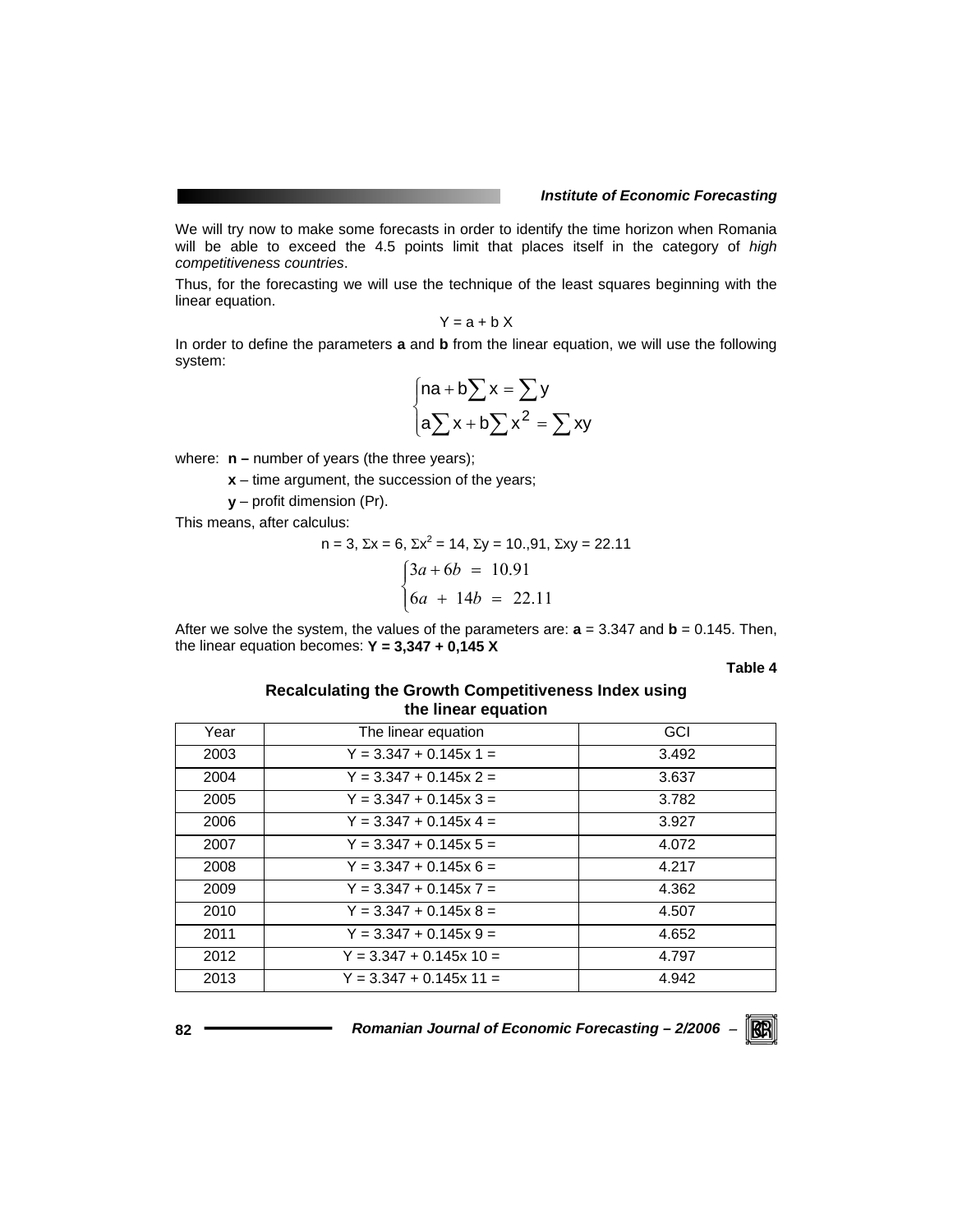| Competitiveness and Corruption in Romania |                           |       |  |  |  |
|-------------------------------------------|---------------------------|-------|--|--|--|
| GCI<br>Year<br>The linear equation        |                           |       |  |  |  |
| 2014                                      | $Y = 3.347 + 0.145x 12 =$ | 5.087 |  |  |  |
| 2015                                      | $Y = 3.347 + 0.145x 13 =$ | 5.232 |  |  |  |

As one may see, *year 2011* represents the year when, according to the forecasting, Romania will be able to become a high competitiveness country. Hypothetically, under these circumstances, the 7 points maximum for the growth competitiveness index will be achieved in 2027.

#### **Figure 5**

# **The evolution of the growth competitiveness index between 2003 and 2015**



Similarly, we will identify using the linear equation again the year when Romania will achieve a corruption perception index of 4 points.

After the calculus, results the following equation: **Y = 2.7 + 0,1 X** 

**Table 5** 

## **Recalculating the corruption perception index using the linear equation**

| Year | The linear equation        | <b>CPI</b> |
|------|----------------------------|------------|
| 2003 | $Y = 2.7 + 0.1 \times 1 =$ | 2.8        |
| 2004 | $Y = 2.7 + 0.1 \times 2 =$ | 2.9        |
| 2005 | $Y = 2.7 + 0.1 \times 3 =$ | 3.0        |
| 2006 | $Y = 2.7 + 0.1 \times 4 =$ | 3.1        |
| 2007 | $Y = 2.7 + 0.1 \times 5 =$ | 3.2        |
| 2008 | $Y = 2.7 + 0.1 \times 6 =$ | 3.3        |
| 2009 | $Y = 2.7 + 0.1 \times 7 =$ | 3.4        |
| 2010 | $Y = 2.7 + 0.1 \times 8 =$ | 3.5        |
| 2011 | $Y = 2.7 + 0.1 \times 9 =$ | 3.6        |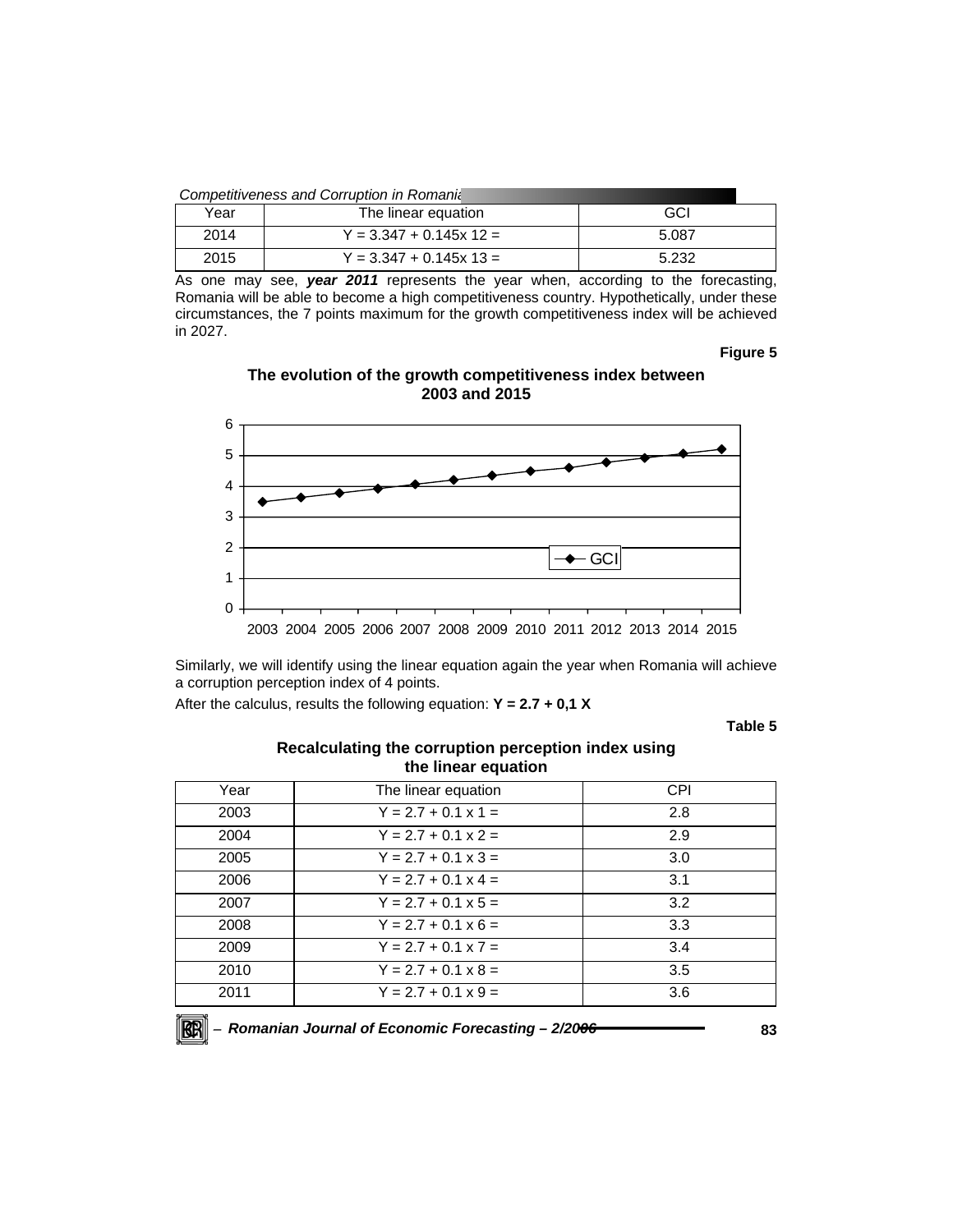| Year | The linear equation         | C.PI |
|------|-----------------------------|------|
| 2012 | $Y = 2.7 + 0.1 \times 10 =$ | २ 7  |
| 2013 | $Y = 2.7 + 0.1 \times 11 =$ | 3.8  |
| 2014 | $Y = 2.7 + 0.1 \times 12 =$ | 3.9  |
| 2015 | $Y = 2.7 + 0.1 \times 13 =$ | ⊿ ∩  |

According to the forecasting, the year 2015 represents for Romania the moment when it will achieve a corruption perception index of 4 points. If the tendency of rising by 0.1 each year is maintained, we can conclude that, under the circumstances, in 2075 Romania will be perceived as a "clean" country, with a score of 10 for the CPI.

#### **Figure 6**

# **The evolution of the Corruption Perception Index over the period 2003-2015**



The targets that we propose, 4.5 for the Growth Competitiveness Index and 4 for the Corruption Perception Index, are not accidentally chosen, because they bring Romania closer to the average that the 10 new members of the EU registered.

The comparative forecasting studies, made on real and hypothetical data as well, show that the time horizon for competitiveness improvement is much shorter than the one for corruption diminution – at least for Romania, but they confirm the hypothesis that we launched (year 2027 – maximum for the competitiveness and year 2075 minimum for the corruption).

This shifting could be explained, one way or the other, considering that the maximum score for competitiveness is 7, and for corruption is 10.

Nowadays, Romania, which registered a Growth Competitiveness Index of 3.67 in 2005, finds itself in the favorable half, but one cannot say the same about the position which Romania took in the competitiveness classification  $-67<sup>th</sup>$  place out of 117 countries, which means that all the countries make efforts in order to raise competitiveness. We cannot claim for the other countries to stagnate. By these reasons, Daniel Dăianu said that Romania would reach the level of the western European countries only in 2050 and only if the

**84** *Romanian Journal of Economic Forecasting – 2/2006* <sup>−</sup> IKERI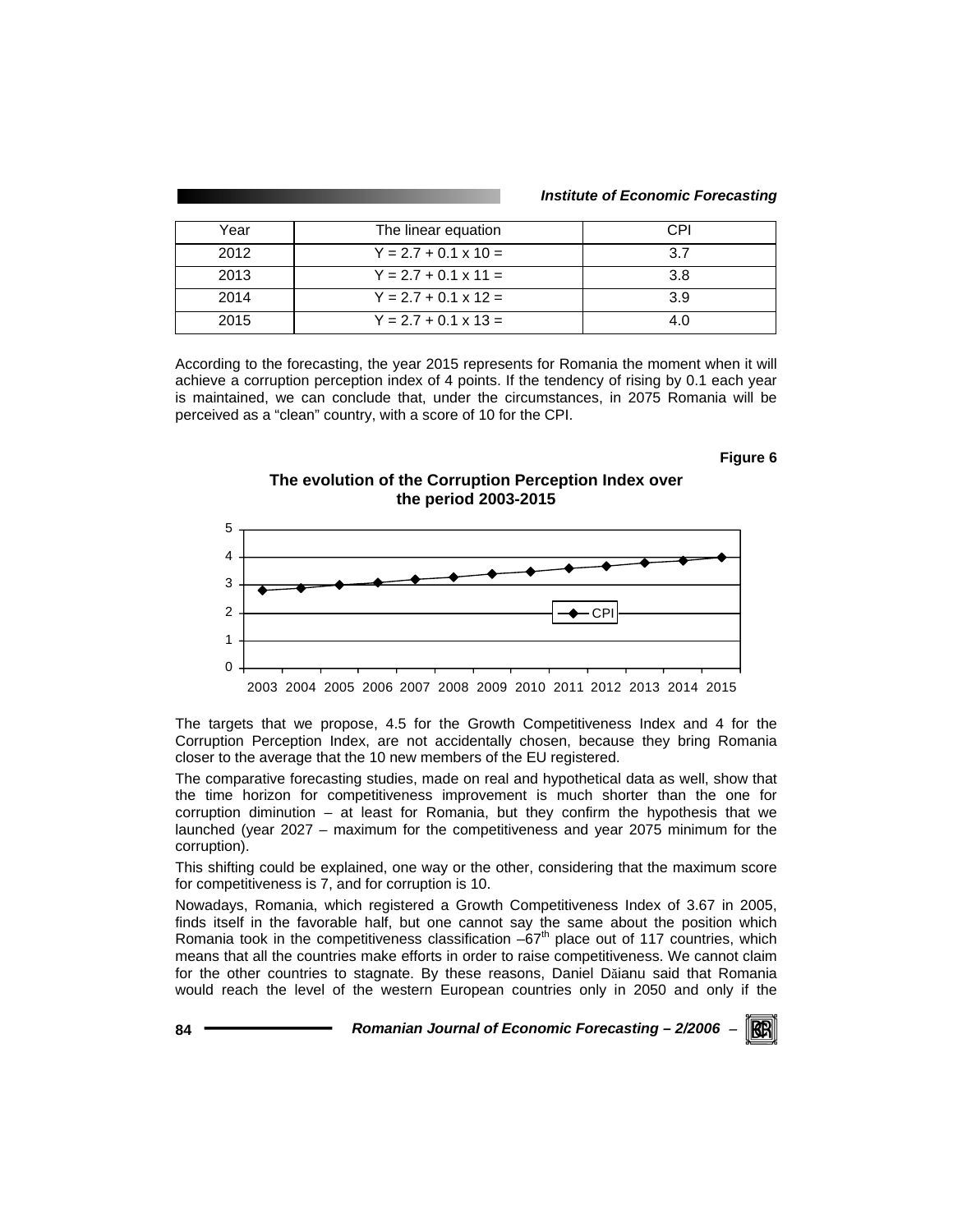economies of those countries stagnate. If we make an average between the two target years resulted from the forecast (2027 and 2075), we will obtain around 2050, as well.

In order to verify if the levels we forecasted are correct, at least from methodological and mathematical point of view, we have to calculate *the coefficient of variation (v)*. If this coefficient is less than 35%, the correctness of the forecast will be proved.

To calculate the coefficient of variation we need the arithmetic mean, the spread and the root-mean-square deviation. *The coefficient of variation* is the percentage ratio of the rootmean-square deviation to the arithmetic mean. Consequence of the calculus, the results of the indicators take the following values:

|                 | Arithmetic | Spread   | Root-mean-square | Coefficient of |
|-----------------|------------|----------|------------------|----------------|
|                 | mean       |          | deviation        | variation      |
| Competitiveness | 3.636      | 0.024939 | 0.158            | 4.3%           |
| Corruption      | 2.9        |          |                  | ን %            |

We can see there is no deviation between the effective values and the adjusted ones for the corruption perception index, which leads to a variation coefficient of 0%. Thus, the forecasting of the growth competitiveness index and of the corruption perception index are both correct, at least from the mathematical point of view.

The reality of the future will surely offer us a lot of surprises. The two time horizons for reaching the average of the EU-10 – 2011 and 2015 – result from a pessimistic scenario that kept all the other variables constant. Some deviations will surely appear, but they can only be favorable, considering that Romania is preparing to enter the EU.

# **2. Perspectives**

But what did Romania do regarding corruption reduction on the one hand and competitiveness increasing on the other hand, and what can Romania hope for in the perspective of the EU integration on January  $1<sup>st</sup>$ , 2007?

In order to increase Romania's competitiveness, The Ministry of Economy and Trade developed and published (December 2005) an Operational Program called *The increase in the economic competitiveness*. The document proposes to treat competitiveness as a building process of an economic structure based on capital investments and on research– development–innovation processes. The general objective this strategy proposes is to increase the productivity of the Romanian companies in order to reduce the gaps we register as compared to the EU average (considering the fact that in 2005 the productivity in Romania was 33% of the EU average, it is clear that we have a lot to work on). The measures that will be taken in this direction forecast to generate until 2015 a medium productivity increase of about 5.5%, allowing Romania to reach a level of about 55% of the EU average.

Still, we cannot forget that the competitiveness is created at microeconomic level. The companies are those who generate sustainable prosperity. The model that Porter developed in 2003 says that we can identify three stages of economic competitiveness: the factordriven economy – where basic factor conditions such as low cost labor and easy access to natural resources are the dominant sources of the competitive advantage; the investmentdriven economy – where competitiveness is a result of the ability to produce goods and

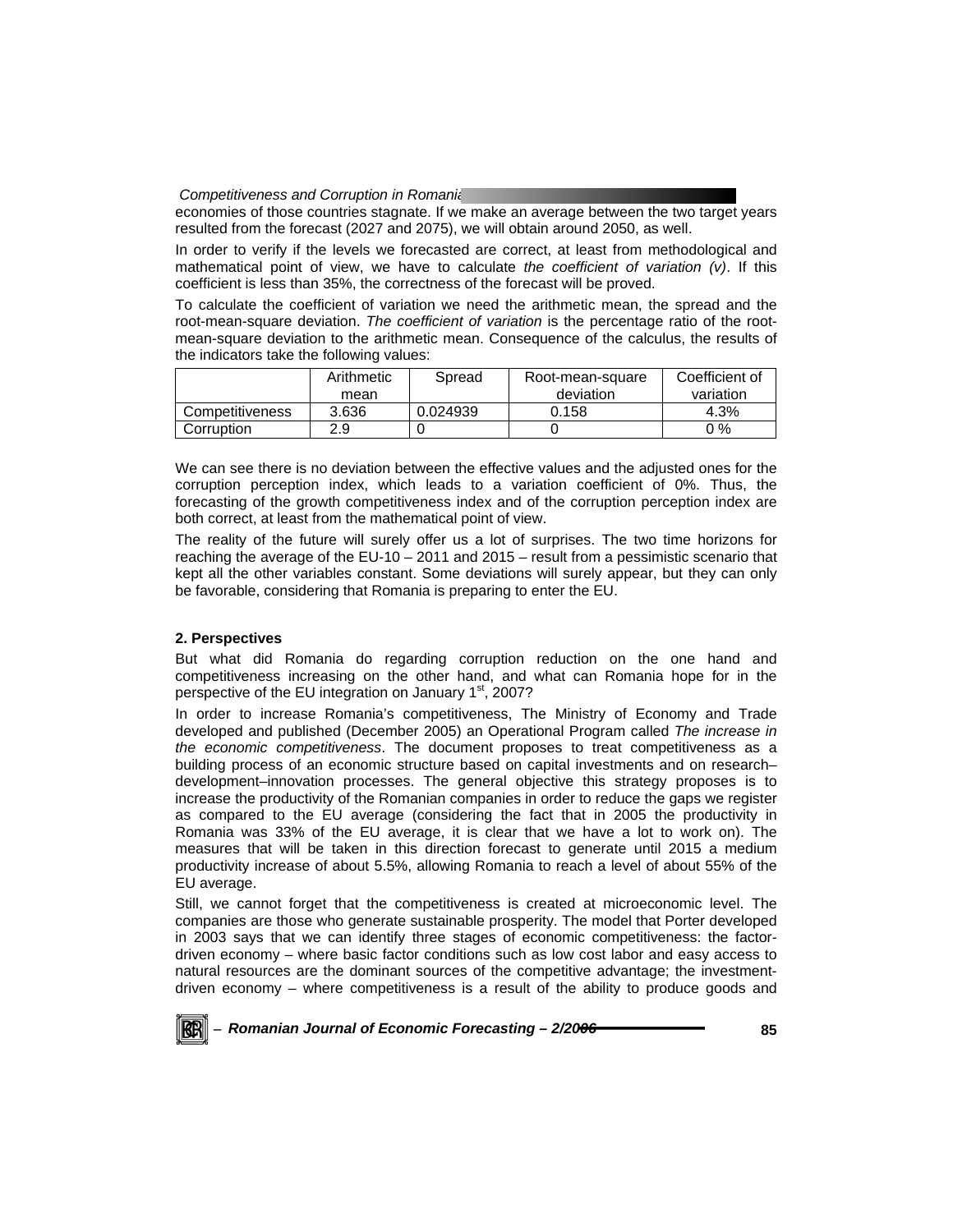services of quality, by efficient methods, but with lower salaries; the innovation-driven economy – where the competitive advantage is given by the ability to produce innovative products and services at international level. Looking at "Romania's case", one cannot but see that "most of the domestic firms produce good or services designed in other moreadvanced countries. Technology is assimilated through imports, foreign direct investments and imitation. Firms have limited roles in the value chain, focusing on assembly, laborintensive manufacturing, and resource extraction. However, there is also a part of the economy, which may be considered investment-driven. The last couple of years have brought new investment in efficient infrastructure and policy measures aimed at creating a business-friendly administration. The product and services become more sophisticated. Technology is accessed through licensing, joint ventures, foreign direct investments and imitation. At the same time, embryos of an innovation-driven economy have developed, especially in the information and communication technology sector, which has a high competitive potential" (see Dăianu, D., *Romania and the Lisbon Agenda. Sustaining growth and fostering jobs in an emerging economy*, GEA, Bucureşti, 2005). Thus, there is hope for improving competitiveness…

 The *National Report regarding Corruption* (made by Transparency International Romania and published in April 2006) starts by arguing that the effective signals Romania transmits about the fight against corruption are an essential issue for the effective EU integration of Romania in 2007. An important step in this direction may represent all the measures taken at legal and institutional level, such as *The National Strategy against Corruption for 2005-2007* or *The National Agency of Integrity* – but the signals these two "guns" in the war against corruption transmit are still far away from what we expect form them: the first one did not reach its objectives in 2005 (because of some objective and subjective factors as well) and the second still generates debates and fights (between the civil society and the government). Thus, at legal and institutional levels we have still a lot to do in the fight against corruption – even if, at declarative level, Romania has started a "zero tolerance" policy. We can try to copy (or to adapt) all the measures propose by international institutions – see *Curbing Corruption: Toward a Model for Building National Integrity*, IBRD, the World Bank – or by researchers or members of the civil society – see Klitgaard R., MacLean-Abaroa, R., Lindsey Parris, H., *Corrupt Cities. A practical Guide to Cure and Prevention*, ICS Press, 2000 – but the war takes place on "real battle field", day by day and the real fight has to be fought by all of us.

Each country or region is unique, with its own history and culture, its political system and its own level of social and economic development it has reached. There are huge differences from one country to another, and most of them are a result of the cultural differences. It cannot be created just one successful model which, applied to other countries, succeeds. We can say that a powerful "masculine" country, where the material values come first, as the USA, is a wealthy, competitive and less corrupt country as well; but, just the opposite, a powerful "feminine" country, where the spiritual values come first, like Sweden, could be just like that. Each country values the most one domain or another; instead, other countries pay no money for the same domain.

By these reasons, we think that both the growth competitiveness index and the corruption perception index as well must be balanced by different coefficients of importance, in accordance with the level of each country's economic development, first of all, and the competitive advance of the nation, secondly.

**86** *Romanian Journal of Economic Forecasting – 2/2006* <sup>−</sup>

KRI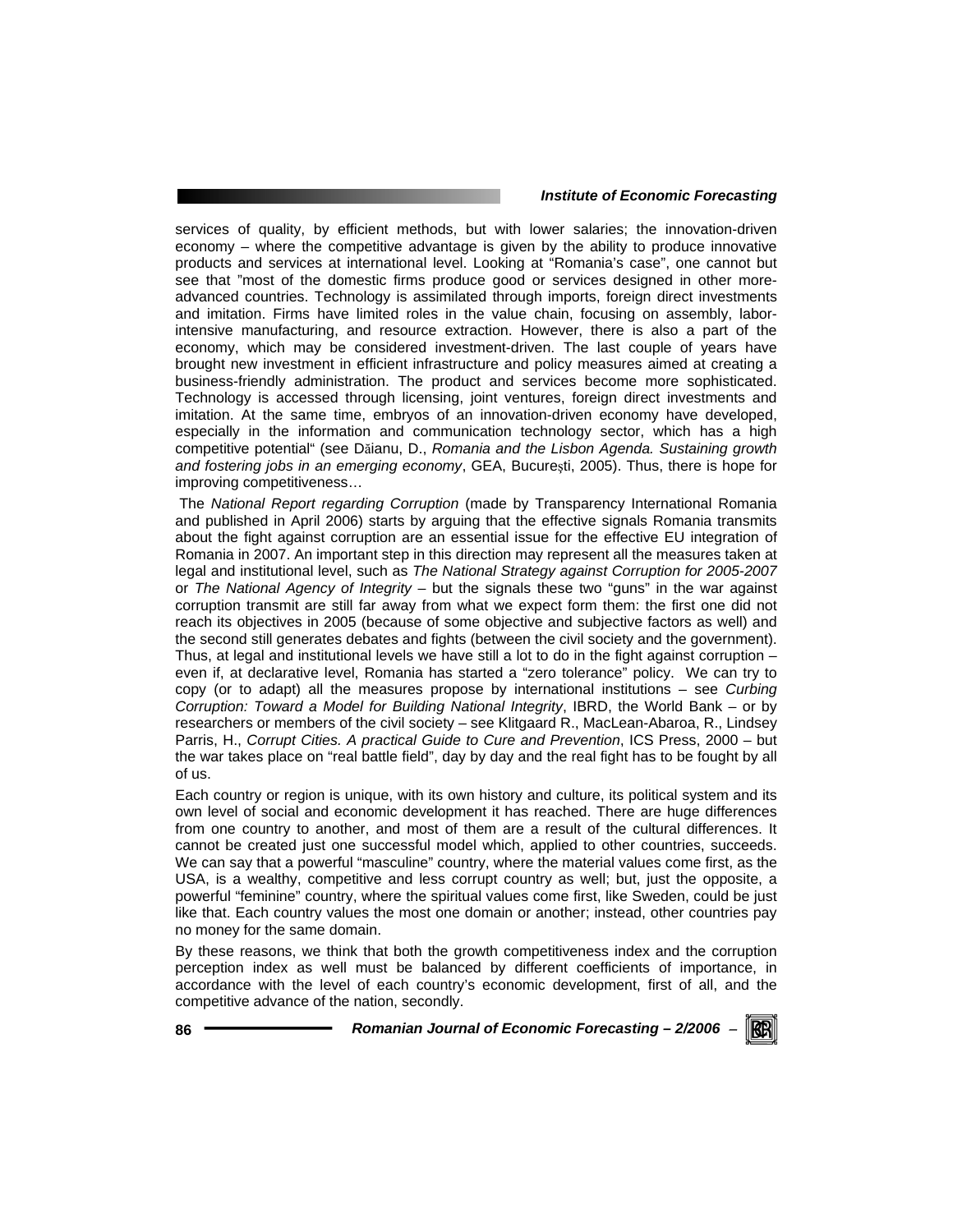In The Global Competitiveness report 2005-2006 we find the foundations for a new formula of calculus for the growth competitiveness index, which will replace by the *Global Competitiveness Index*. When the Growth Competitiveness Index was developed, it tried to catch into its formula some factors that influence growth and that were easy to use in many countries.

But, more and more, it seems it is necessary to take into consideration a higher number of factors capable to measure the most precisely they could the evolution or involution of a country. Such factors are: institutions, infrastructure, macroeconomy, health and primary education, higher education and training, market efficiency, technological readiness, business sophistication and innovation.

Under these circumstances, a country can occupy the first position regarding one specific category, and a much lower position in the other; for example, Denmark took the first place on infrastructure and the 23<sup>rd</sup> place on health and primary education in 2005.

The forecasting made for Romania had as starting point the fact that all the composit indexes, no mater how many they are, will contribute favorably to the growth of the competitiveness and, sometimes in the future, it will maybe appear one index that will allow Romania to take the first place at global level (see, for example, Chile, which take the first place for macroeconomic performance, and places from  $35<sup>th</sup>$  to  $45<sup>th</sup>$  for other indexes; or Japan, which take the first place for health and primary education, and only the  $93<sup>rd</sup>$  place for macroeconomic performance).

Firm competitiveness, as well as country competitiveness reflects itself into the quality of life, the ability to attract foreign direct investments, the growth of productivity and of value added per input. Those which are competitive have a profit above the average registered in the industry and they are market leaders. At national level, GDP per capita and the level of foreign direct investment per capita are relevant indicators for the competitiveness of a country competing at global level.

Foreign direct investments, but not only them, are crucial for the support of the financial flows, the growth in the exports and the increase in competitiveness. More than that, by macroeconomic performance improvement, efficient government, infrastructure improvement, corruption diminution (because the idea of eliminating corruption is a utopia), Romania will become more competitive, more rich and, consequently, less corrupted.

# **References**

Abed G., Gupta S, (Ed.) Governance, Corruption and Economic Performance, IMF, 2003.

Checherita Cristina, *Cross-Country study on External Competitiveness: Bulgaria, Croaţia, România*, European Institute of Romania, working paper, No. 13, 2005.

Dăianu, D. (coord.), Romania and the Lisbon Agenda. Sustaining growth and fostering jobs in an emerging economy, GEA, Bucharest, October, 2005.

Gilpin Robert, *Economia mondială în secolul XXI. Provocarea capitalismului global*, (World Economy in the XXI-st Century. The Challenge of Global Capitalism), Ed. Polirom, 2004.